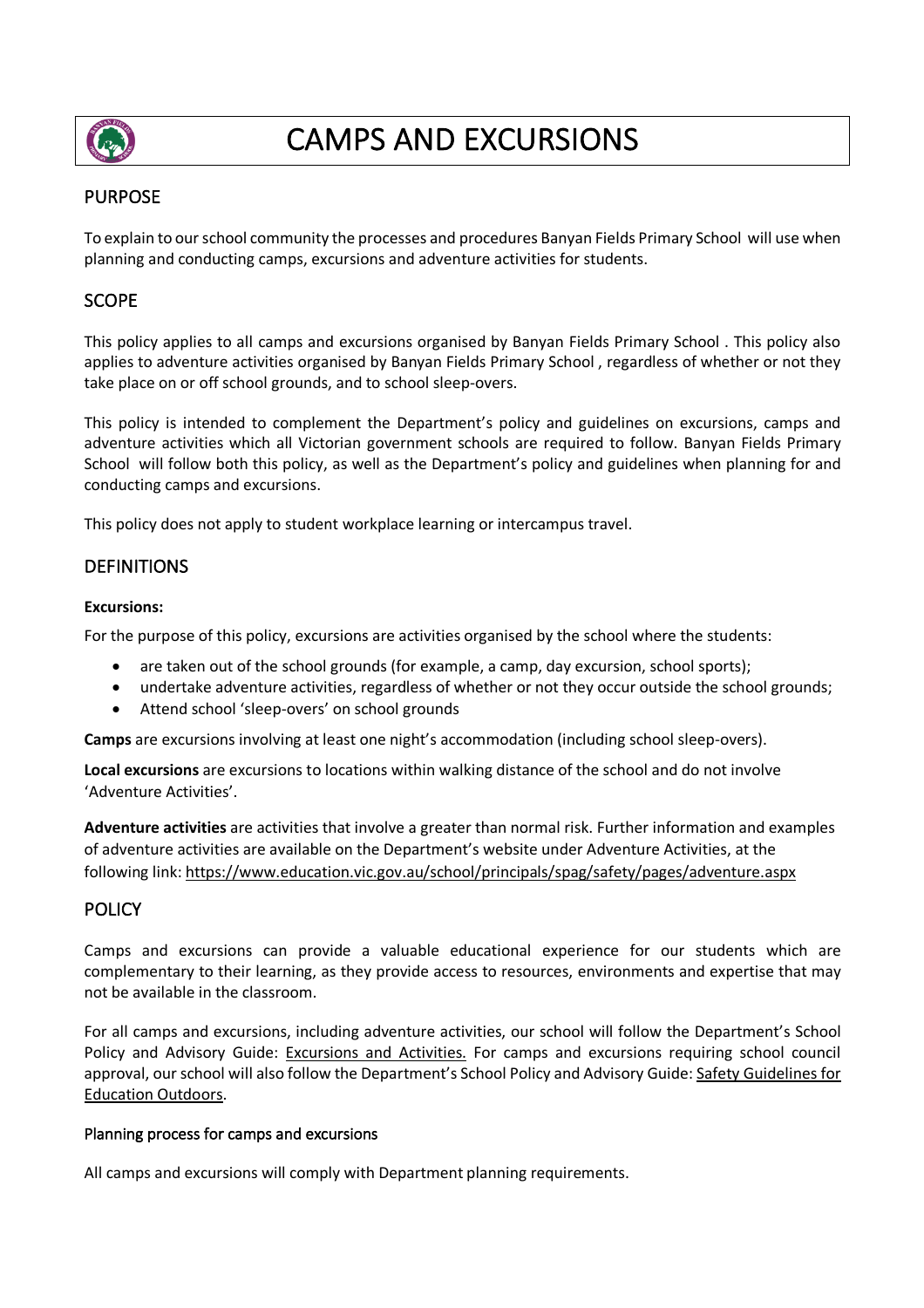Part of this planning process includes conducting risk assessments, to ensure that reasonable steps are taken to minimise the risks associated with each proposed camp or excursion. Banyan Fields Primary School 's risk assessment will include consideration of arrangements for supervision of students and consideration of the risk of bushfire activity in the excursion location. In the event of a Code Red Day being announced, excursions or camp activities in effected locations will be cancelled or rescheduled. Planning will also cover arrangements for cancelling, recalling or altering the camp or excursion for any other reason.

Banyan Fields Primary School is committed to ensuring students with additional needs are provided with an inclusive camps and excursions program and will work with families during the planning stage, as needed, to support all students' attendance and participation in camp and excursion activities.

In cases where a camp or excursion involves a particular class or year level group, the Organising Teacher will ensure that there is an alternative educational program available and appropriate supervision for those students not attending the camp or excursion.

### Supervision

Banyan Fields Primary School follows the Department's guidelines in relation to supervision of students during excursions and camps.

All excursion staff (including parent volunteers) will be familiar with supervision requirements and the specific procedures for dealing with emergencies on each camp and excursion.

All school staff will be aware that they retain overall responsibility for the supervision and care of students throughout all camps and excursions (including adventure activities), regardless of whether or not external providers are managing the activity.

# Parent volunteers

Parents may be invited to assist with camps and excursions. School staff will notify parents/carers of any costs associated with attending. School staff are in charge of camps and excursions and parent/carer volunteers are expected to follow teachers' instructions. When deciding which parents/carers will attend, the Organising Teacher will take into account: any valuable skills the parents/carers have to offer (e.g. bus licence, first aid etc.) and the special needs of particular students.

### Volunteer and external provider checks

Banyan Fields Primary School requires all parent or carer camp or excursion volunteers and all external providers working directly with our students to have a current Working with Children Check card.

# Parent/carer consent

For all camps and excursions, other than local excursions, Banyan Fields Primary School will provide parents/carers with a specific consent form outlining the details of the proposed activity. Banyan Fields Primary School uses permission forms to inform parents about camps and excursions and requirs parents/carers to sign and return completed permission form by the due date which is prior to the event to ensure their child is able to participate. Parents/carers are encouraged to contact the school to discuss any questions or concerns that they or their child may have with a proposed camp or excursion.

# Cost of camps and excursions, refunds and support

The cost of all camps and excursions are to be paid by parents/carers unless alternative arrangements have been agreed to by the Principal prior to the excursion. All families will be given sufficient time to make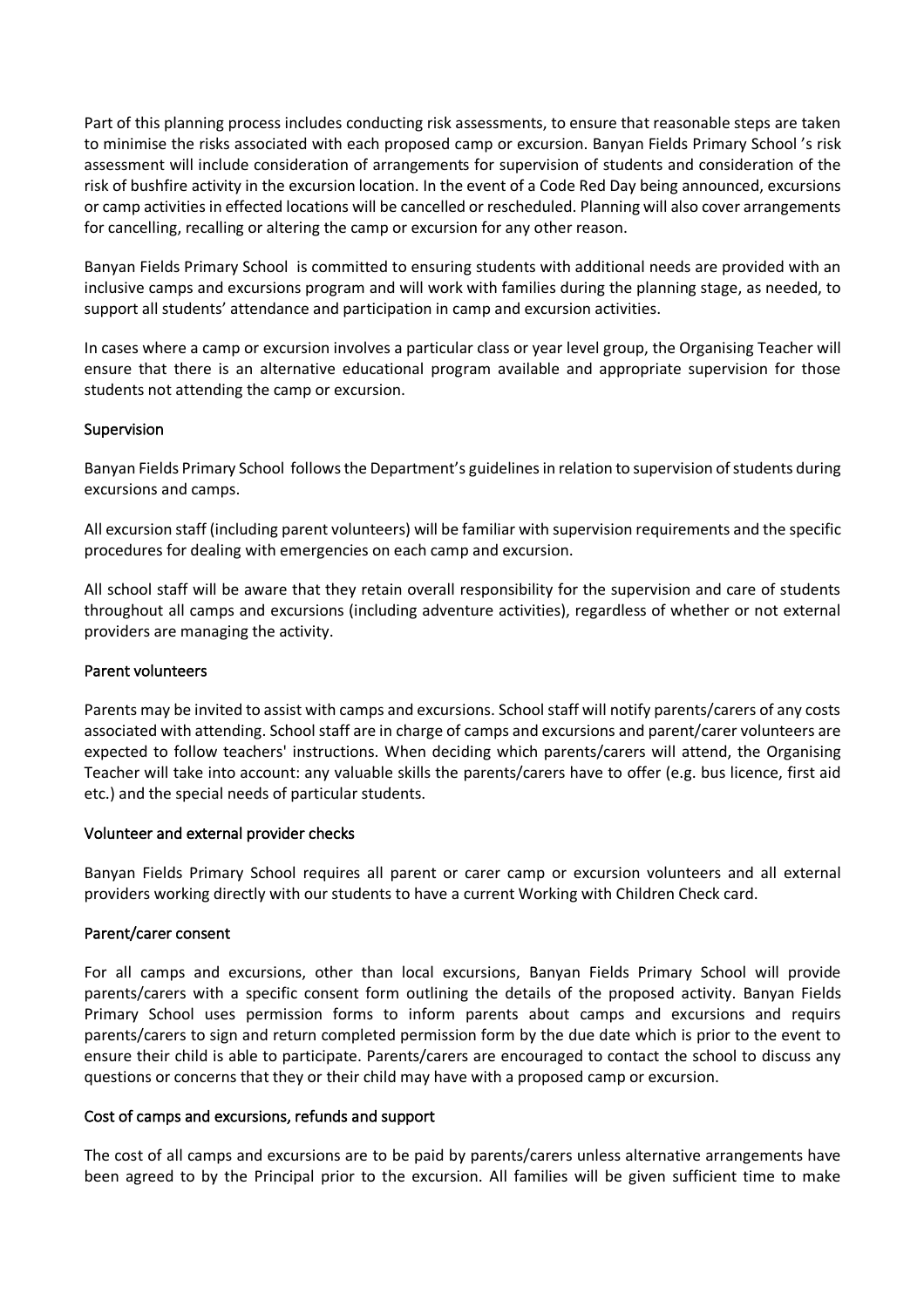payments for all activities. Permission forms will have clearly stated payment amounts and payment finalisation dates.

Students who have not finalised payment by the required date will not be allowed to attend unless the Principal determines exceptional circumstances apply.

Banyan Fields Primary School will make all efforts to ensure that students are not excluded for financial reasons. Families experiencing financial difficulty are invited to discuss alternative payment arrangements with the Organising Teacher or Wellbeing Officer. The Business Manager or Wellbeing Officer can also discuss family eligibility for the Department's Camps, Sports and Excursions Fund (CSEF), which provides payments for eligible students to attend school activities, including camps and excursions. Applications for the CSEF are open to families holding a valid means-tested concession card or temporary foster parents and are facilitated by the school. Further information about the CSEF and the application form are available at Camps, Sports and Excursions Fund.

If a camp or excursion is cancelled or altered by the school, or a student is no longer able to attend part or all of the camp or excursion, our school will consider requests for partial or full refunds of payments made by parents/carers on a case-by-case basis taking into account the individual circumstances. Generally we will not be able to refund payments made for costs that have already been paid where those funds have already been transferred or committed to a third party and no refund is available to the school. Where possible, we will provide information about refunds to parents/carers at the time of payment.

## Student health

Parents and carers need to ensure the school has up-to-date student health information prior to camps and excursions. A member of staff will be appointed with responsibility for the health needs of the students for each camp/excursion. Teachers will administer any medication provided according to our *Medication* policy and the student's signed *Medication Authority Form*. To meet the school's obligations relating to safety, a first aid kit and mobile phone will be taken by teachers on all camps and excursions.

It is the responsibility of parents and carers to ensure their child/children are in good health when attending excursions and camps. If a student becomes ill during a camp and is not able to continue at camp it is the parent/carer's responsibility to collect them and cover any associated costs. If the Principal approves a student joining a camp late, transport to the camp is the parent/carer's responsibility.

### Behaviour expectations

Students participating in camps and excursions are required to cooperate and display appropriate behaviour to ensure the camp or excursion is a safe, positive and educational experience for all students involved.

Parents/carers will be notified if their child is in danger of losing the privilege to participate in an excursion or camp due to behaviour that does not meet the standards of behaviour set out in the school's *Student Wellbeing and Engagement Policy and Bullying Prevention Policy*. The decision to exclude a student will be made by the Principal or Assistant Principal, in consultation with the Organising Teacher. Both the parent/carer and the student will be informed of this decision prior to the camp or excursion.

If on a camp or excursion the Teacher in Charge considers an individual student's behaviour does not meet required standards, then the Principal or their nominee may determine that a student should return home during the camp or excursion. In these circumstances the parent/carer is responsible for the collection of the student and any costs associated with this.

Disciplinary measures apply to students on camps and excursions consistent with our school's *Student Wellbeing and Engagement Policy* and *Bullying Prevention Policy*.